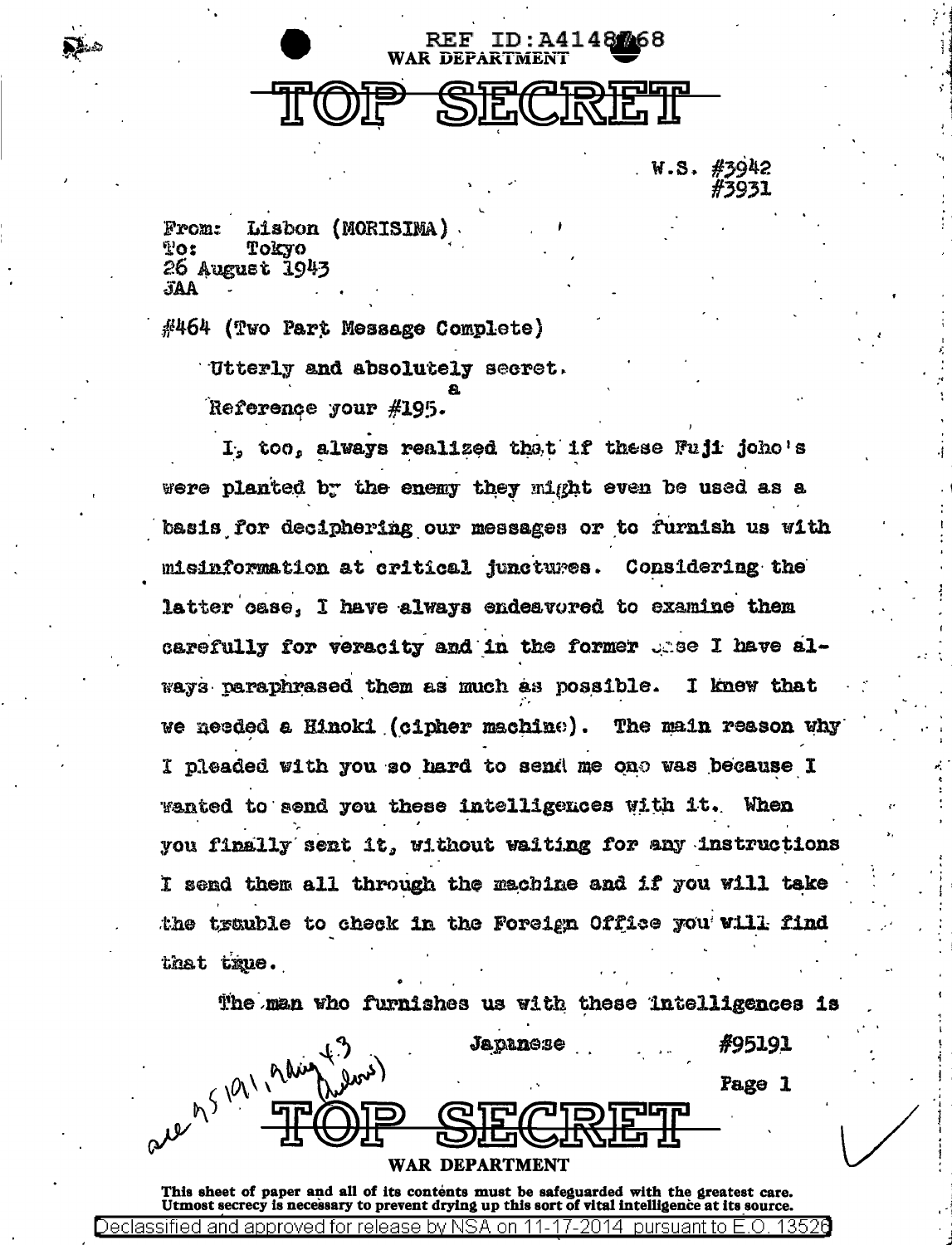

WALDEMAR ARAUJO, former secretary to the Portuguese Embassy in Rio de Janeiro. He also did service in Japan for some five years. His fifth column activities for for the Axis, while he was in Rio, became so conspicuous that the American Government demanded of the Brazilian Government that it expel him. His government called him back and he arrived in Portugal last June. If vou Want to know more about these circumstances and his character you can learn it from Ambassador ISHII, Minister MORI, and Section Chiefs KUDO and INOUE. Because of some irregularity or other; in April of this year he was fired. It so happens that he and Secretary KOMINE had been chums since the old days in Rio. so I had KOMINE pal around with him for four months and find out all he could about the world situation. Then, for the first time I had him approached with idea of getting Portuguese code messages, so arrangements were made and since then he has been furnishing us with the Fuji's. ARAUJO hates the present Portuguese Foreign Office and the British and Americans Hid peculiar psychology will be described extremely. to you by the officials I have just mentioned.



This sheet of paper and all of its contents must be safeguarded with the greatest care. Utmost secrecy is necessary to prevent drying up this sort of vital intelligence at its source.